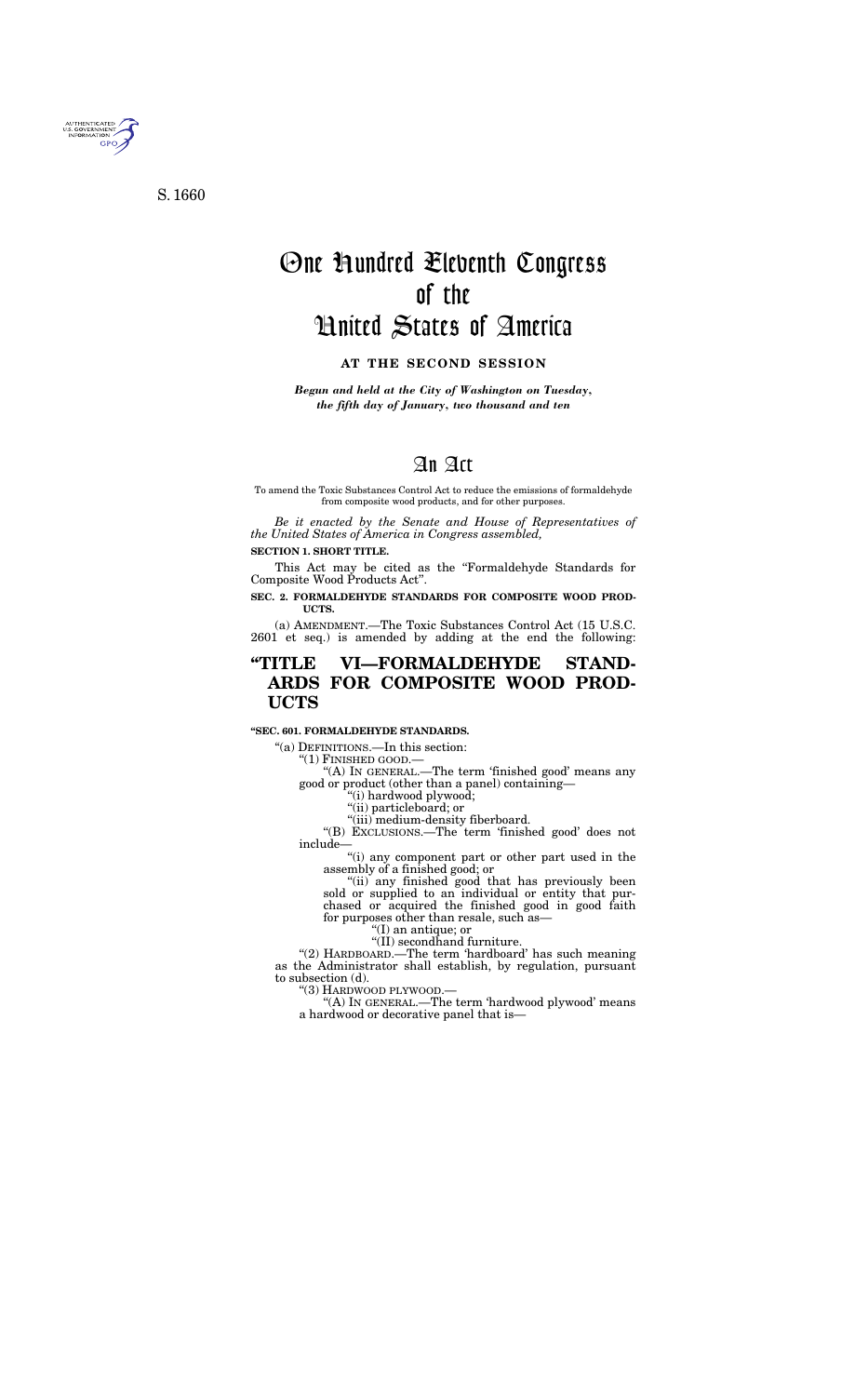''(i) intended for interior use; and

''(ii) composed of (as determined under the standard numbered ANSI/HPVA HP–1–2009) an assembly of layers or plies of veneer, joined by an adhesive with—

"(V) any other special core or special back material.

''(I) lumber core;

''(II) particleboard core;

''(III) medium-density fiberboard core;

''(IV) hardboard core; or

''(B) EXCLUSIONS.—The term 'hardwood plywood' does not include—

"(i) military-specified plywood;

''(ii) curved plywood; or

''(iii) any other product specified in—

''(I) the standard entitled 'Voluntary Product Standard—Structural Plywood' and numbered PS 1–07; or

"(I) IN GENERAL.—The Administrator shall conduct a rulemaking process pursuant to subsection (d) that uses all available and relevant information from State authorities, industry, and other available sources of such information, and analyzes that information to determine, at the discretion of the Administrator, whether the definition of the term 'hardwood plywood' should exempt engineered veneer or any laminated product.

''(II) the standard entitled 'Voluntary Product Standard—Performance Standard for Wood-Based Structural-Use Panels' and numbered PS 2–04.

"(C) LAMINATED PRODUCTS.—<br>"(i) RULEMAKING.—

''(II) MODIFICATION.—The Administrator may modify any aspect of the definition contained in clause (ii) before including that definition in the regulations promulgated pursuant to subclause (I). ''(ii) LAMINATED PRODUCT.—The term 'laminated

product' means a product— ''(I) in which a wood veneer is affixed to—

''(aa) a particleboard platform;

''(bb) a medium-density fiberboard platform; or

''(cc) a veneer-core platform; and

''(II) that is—

''(aa) a component part;

''(bb) used in the construction or assembly of a finished good; and

''(cc) produced by the manufacturer or fabricator of the finished good in which the product is incorporated.

''(4) MANUFACTURED HOME.—The term 'manufactured home' has the meaning given the term in section 3280.2 of title 24, Code of Federal Regulations (as in effect on the date of promulgation of regulations pursuant to subsection (d)).

''(5) MEDIUM-DENSITY FIBERBOARD.—The term 'mediumdensity fiberboard' means a panel composed of cellulosic fibers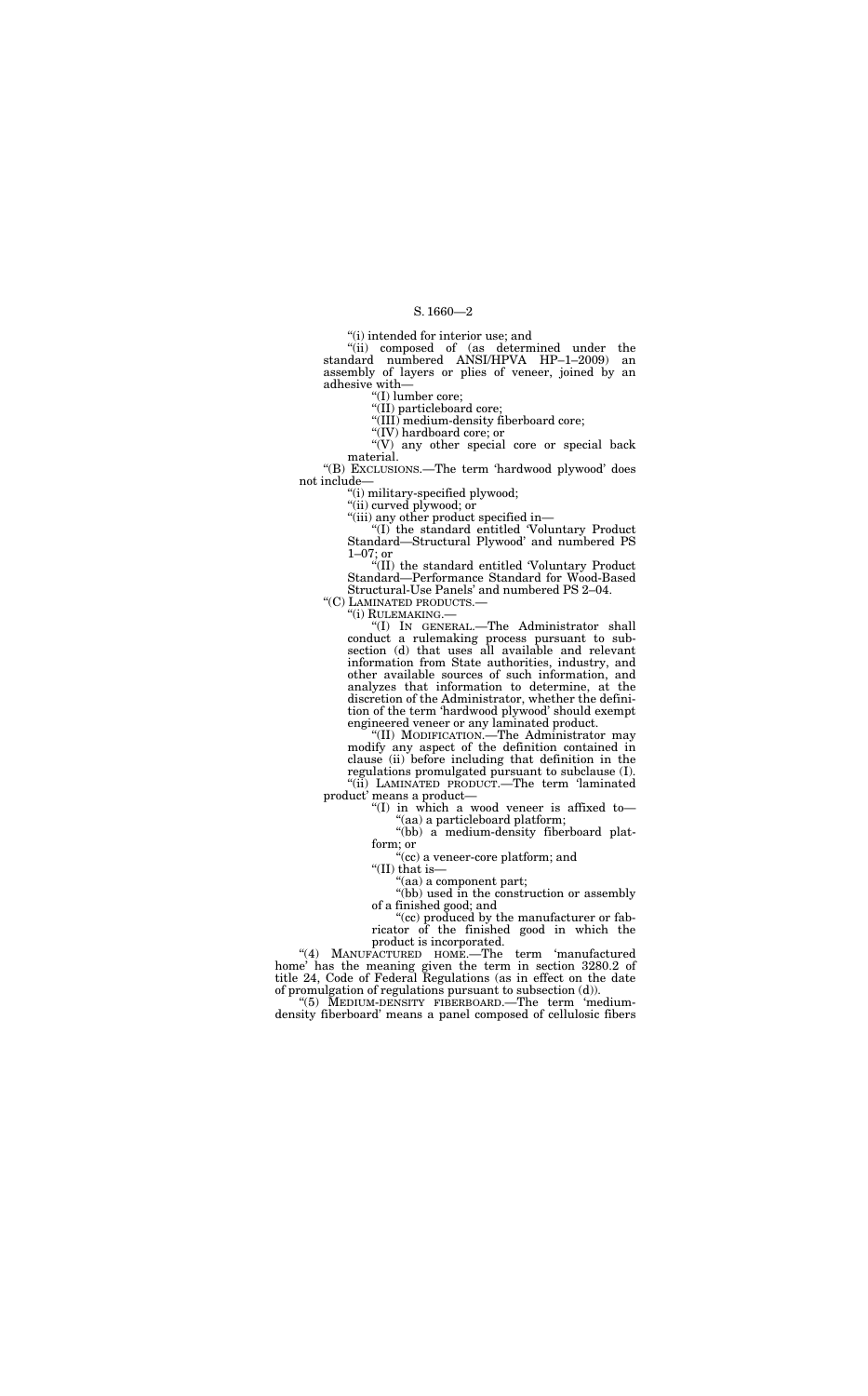made by dry forming and pressing a resinated fiber mat (as determined under the standard numbered ANSI A208.2–2009).

''(6) MODULAR HOME.—The term 'modular home' means a home that is constructed in a factory in 1 or more modules—

''(A) each of which meet applicable State and local building codes of the area in which the home will be located; and

''(B) that are transported to the home building site, installed on foundations, and completed.

''(7) NO-ADDED FORMALDEHYDE-BASED RESIN.—

"(A) IN GENERAL.—(i) The term 'no-added formaldehyde-based resin' means a resin formulated with no added formaldehyde as part of the resin cross-linking structure in a composite wood product that meets the emission standards in subparagraph  $(C)$  as measured by-

"(ii) Test results obtained under clause  $(i)(I)$  or  $(II)$ by any test method other than ASTM E–1333–96 (2002) must include a showing of equivalence by means established by the Administrator through rulemaking.

''(I) one test conducted pursuant to test method ASTM E–1333–96 (2002) or, subject to clause (ii), ASTM D–6007–02; and

''(II) 3 months of routine quality control tests pursuant to ASTM D–6007–02 or ASTM D–5582 or such other routine quality control test methods as may be established by the Administrator through rulemaking.

"(ii) No test result higher than 0.05 parts per million of formaldehyde for hardwood plywood and 0.06 parts per million for particleboard, medium-density fiberboard, and thin medium-density fiberboard.

"(A) IN GENERAL.—The term 'particleboard' means a panel composed of cellulosic material in the form of discrete particles (as distinguished from fibers, flakes, or strands) that are pressed together with resin (as determined under the standard numbered ANSI A208.1–2009).

 $04.$  "(9) RECREATIONAL VEHICLE.—The term 'recreational vehicle' has the meaning given the term in section 3282.8

''(B) INCLUSIONS.—The term 'no-added formaldehydebased resin' may include any resin made from—

" $(i)$  soy;

''(ii) polyvinyl acetate; or

''(iii) methylene diisocyanate.

''(C) EMISSION STANDARDS.—The following are the emission standards for composite wood products made with no-added formaldehyde-based resins under this paragraph:

"(i) No higher than 0.04 parts per million of formaldehyde for 90 percent of the 3 months of routine quality control testing data required under subpara $graph (A)(ii)$ .

''(8) PARTICLEBOARD.—

''(B) EXCLUSIONS.—The term 'particleboard' does not include any product specified in the standard entitled 'Voluntary Product Standard—Performance Standard for Wood-Based Structural-Use Panels' and numbered PS 2–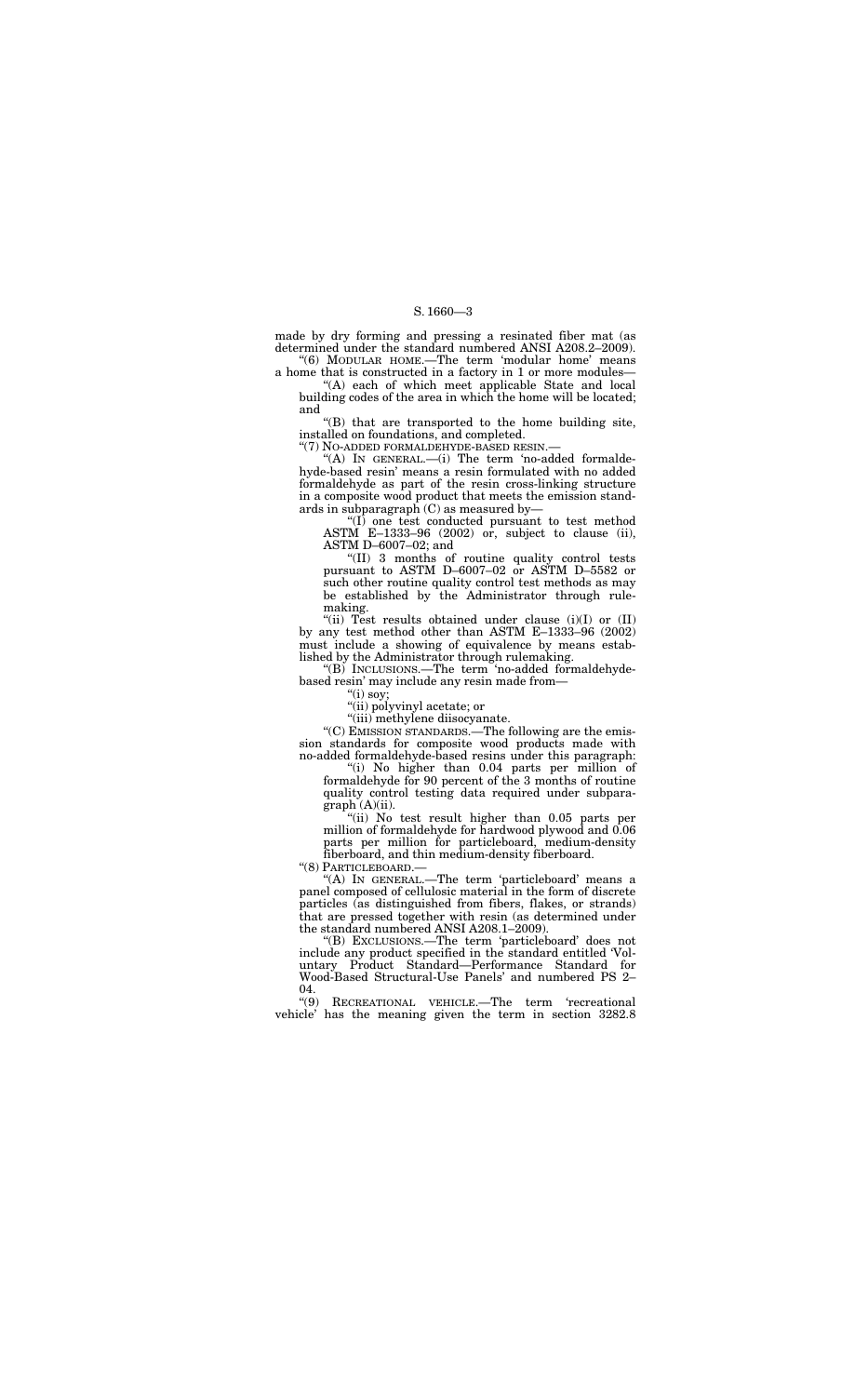of title 24, Code of Federal Regulations (as in effect on the date of promulgation of regulations pursuant to subsection (d)).  $"$ (10) ULTRA LOW-EMITTING FORMALDEHYDE RESIN.—

''(A) IN GENERAL.—(i) The term 'ultra low-emitting formaldehyde resin' means a resin in a composite wood product that meets the emission standards in subparagraph (C) as measured by—

''(I) 2 quarterly tests conducted pursuant to test method ASTM E–1333–96 (2002) or, subject to clause (ii), ASTM D–6007–02; and

"(ii) Test results obtained under clause (i)(I) or (II) by any test method other than ASTM E–1333–96 (2002) must include a showing of equivalence by means established by the Administrator through rulemaking.

''(II) 6 months of routine quality control tests pursuant to ASTM D–6007–02 or ASTM D–5582 or such other routine quality control test methods as may be established by the Administrator through rulemaking.

''(B) INCLUSIONS.—The term 'ultra low-emitting formaldehyde resin' may include—

> "(aa) no higher than 0.05 parts per million of formaldehyde for 90 percent of 6 months of routine quality control testing data required under subparagraph (A)(ii); and

''(i) melamine-urea-formaldehyde resin;

''(ii) phenol formaldehyde resin; and

''(iii) resorcinol formaldehyde resin.

''(C) EMISSION STANDARDS.—

"(bb) no test result higher than 0.11 parts per million of formaldehyde.

"(ii) The Administrator may not, pursuant to regulations issued under subsection (d), exempt a manufacturer from third party certification requirements unless

''(i) The Administrator may, pursuant to regulations issued under subsection (d), reduce the testing requirements for a manufacturer only if its product made with ultra low-emitting formaldehyde resin meets the following emission standards:

''(I) For hardwood plywood, no higher than 0.05 parts per million of formaldehyde.

''(II) For medium-density fiberboard—

''(aa) no higher than 0.06 parts per million of formaldehyde for 90 percent of 6 months of routine quality control testing data required under subparagraph (A)(ii); and

''(bb) no test result higher than 0.09 parts per million of formaldehyde.

''(III) For particleboard—

''(bb) no test result higher than 0.08 parts per million of formaldehyde.

''(IV) For thin medium-density fiberboard—

''(aa) no higher than 0.08 parts per million of formaldehyde for 90 percent of 6 months of routine quality control testing data required under subparagraph (A)(ii); and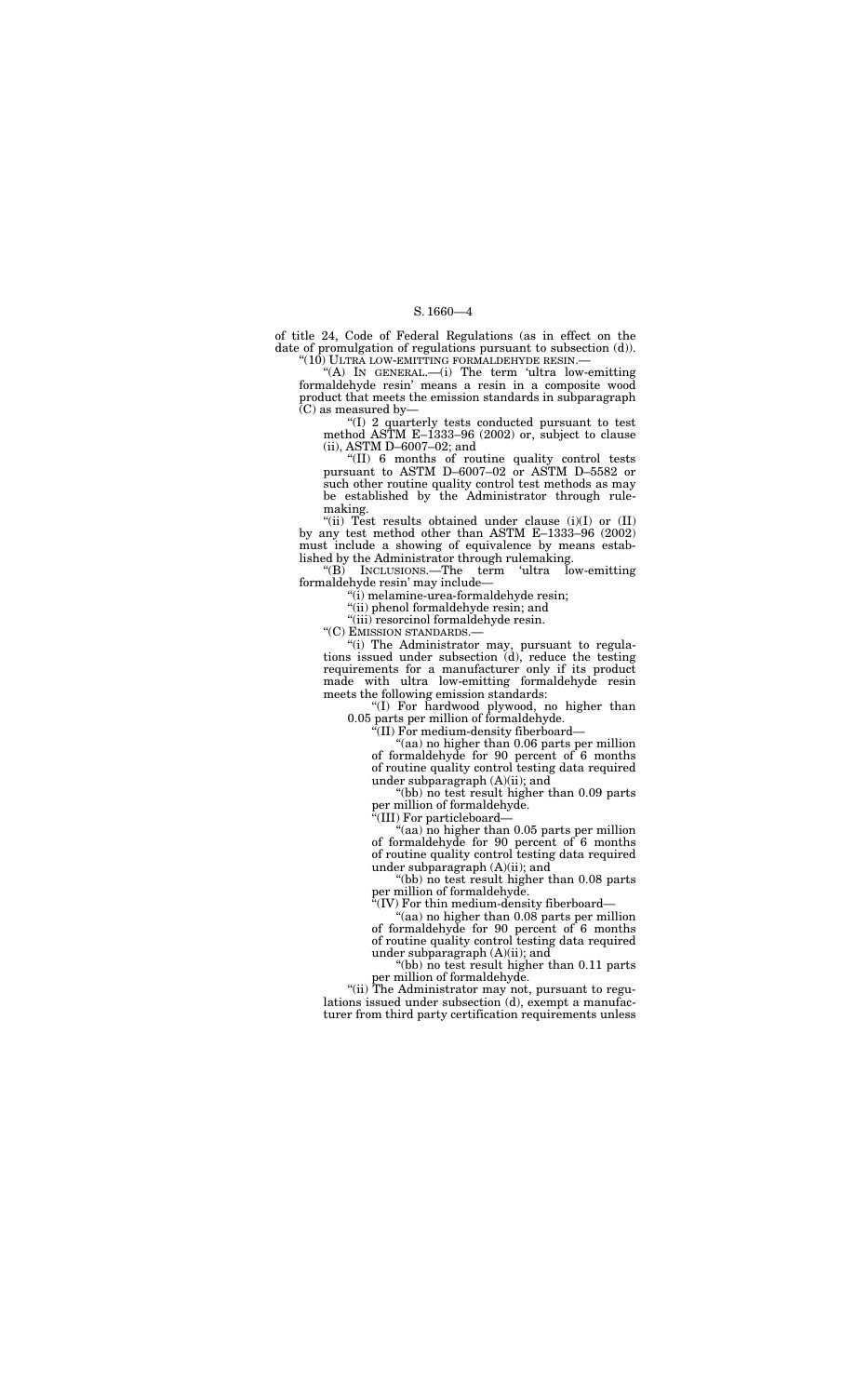''(I) No higher than 0.04 parts per million of formaldehyde for 90 percent of 6 months of routine quality control testing data required under subparagraph  $(A)(ii)$ .

its product made with ultra low-emitting formaldehyde resin meets the following emission standards:

" $(II)$  No test result higher than 0.05 parts per million of formaldehyde for hardwood plywood and 0.06 parts per million for particleboard, medium-density fiberboard, and thin medium-density fiberboard.

"(1) IN GENERAL.—Except as provided in an applicable sellthrough regulation promulgated pursuant to subsection (d), effective beginning on the date that is 180 days after the date of promulgation of those regulations, the emission standards described in paragraph (2), shall apply to hardwood plywood, medium-density fiberboard, and particleboard sold, supplied, offered for sale, or manufactured in the United States.

''(b) REQUIREMENT.—

"(A) For hardwood plywood with a veneer core, 0.05 parts per million of formaldehyde.

''(i) 0.08 parts per million of formaldehyde for any period after the effective date described in paragraph  $(1)$  and before July 1, 2012; and

"(ii) 0.05 parts per million of formaldehyde, effective on the later of the effective date described in paragraph (1) or July 1, 2012.

''(i) 0.21 parts per million of formaldehyde for any period after the effective date described in paragraph  $(1)$  and before July 1, 2012; and

''(2) EMISSION STANDARDS.—The emission standards referred to in paragraph (1), based on test method ASTM E– 1333–96 (2002), are as follows:

> "(ii) 0.13 parts per million of formaldehyde, effective on the later of the effective date described in paragraph (1) or July 1, 2012.

> ''(i) 0.18 parts per million of formaldehyde for any period after the effective date described in paragraph  $(1)$  and before July 1, 2011; and

''(B) For hardwood plywood with a composite core—

"(ii) 0.09 parts per million of formaldehyde, effective on the later of the effective date described in paragraph (1) or July 1, 2011.

''(C) For medium-density fiberboard—

"(i) 0.21 parts per million of formaldehyde for any period after the effective date described in paragraph  $(1)$  and before July 1, 2011; and

''(ii) 0.11 parts per million of formaldehyde, effective on the later of the effective date described in paragraph (1) or July 1, 2011.

''(D) For thin medium-density fiberboard—

''(E) For particleboard—

''(3) COMPLIANCE WITH EMISSION STANDARDS.—(A) Compliance with the emission standards described in paragraph (2) shall be measured by—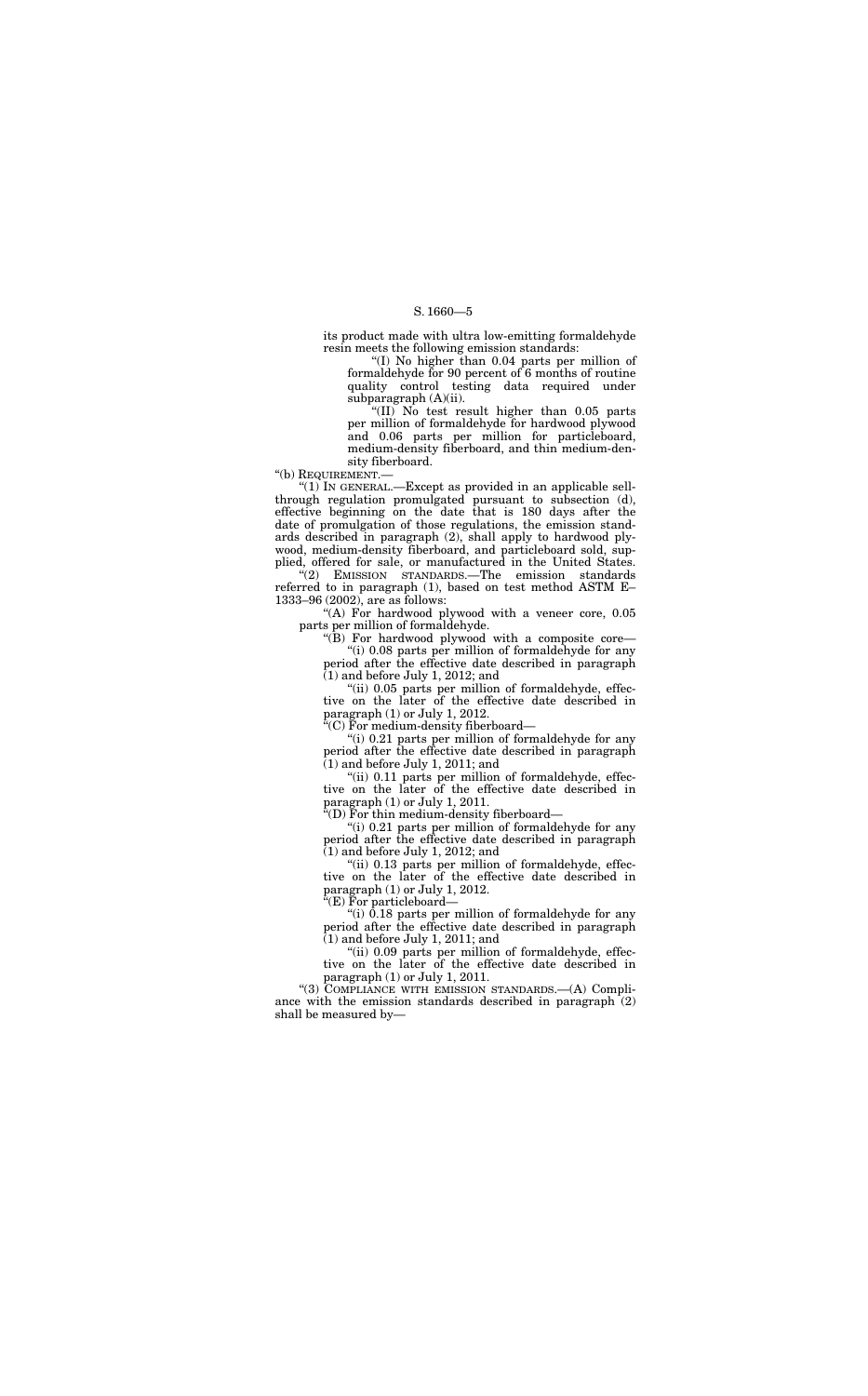''(i) quarterly tests shall be conducted pursuant to test method ASTM E–1333–96 (2002) or, subject to subparagraph (B), ASTM D–6007–02; and

''(ii) quality control tests shall be conducted pursuant to ASTM D–6007–02, ASTM D–5582, or such other test methods as may be established by the Administrator through rulemaking.

''(B) Test results obtained under subparagraph (A)(i) or (ii) by any test method other than ASTM  $E-1333-96$  (2002) must include a showing of equivalence by means established by the Administrator through rulemaking.

''(c) EXEMPTIONS.—The formaldehyde emission standard referred to in subsection  $(b)(1)$  shall not apply to-

(2) structural plywood, as specified in the standard entitled 'Voluntary Product Standard—Structural Plywood' and numbered PS 1–07;

''(C) Except where otherwise specified, the Administrator shall establish through rulemaking the number and frequency of tests required to demonstrate compliance with the emission standards.

"(4) structural composite lumber, as specified in the standard entitled 'Standard Specification for Evaluation of Structural Composite Lumber Products' and numbered ASTM D 5456–06;

''(4) APPLICABILITY.—The formaldehyde emission standard referred to in paragraph (1) shall apply regardless of whether an applicable hardwood plywood, medium-density fiberboard, or particleboard is—

''(A) in the form of an unfinished panel; or

''(B) incorporated into a finished good.

"(9) wood packaging (including pallets, crates, spools, and dunnage);

 $\lq (10)$  composite wood products used inside a new–

"(A) vehicle (other than a recreational vehicle) constructed entirely from new parts that has never been—

''(1) hardboard;

"(ii) registered with the appropriate State agency or authority responsible for motor vehicles or with any foreign state, province, or country;

" $(B)$  rail car;

"(C) boat;

''(3) structural panels, as specified in the standard entitled 'Voluntary Product Standard—Performance Standard for Wood-Based Structural-Use Panels' and numbered PS 2–04;

''(5) oriented strand board;

''(6) glued laminated lumber, as specified in the standard entitled 'Structural Glued Laminated Timber' and numbered ANSI A190.1–2002;

''(7) prefabricated wood I-joists, as specified in the standard entitled 'Standard Specification for Establishing and Monitoring Structural Capacities of Prefabricated Wood I-Joists' and numbered ASTM D 5055–05;

''(8) finger-jointed lumber;

''(i) the subject of a retail sale; or

''(D) aerospace craft; or

''(E) aircraft;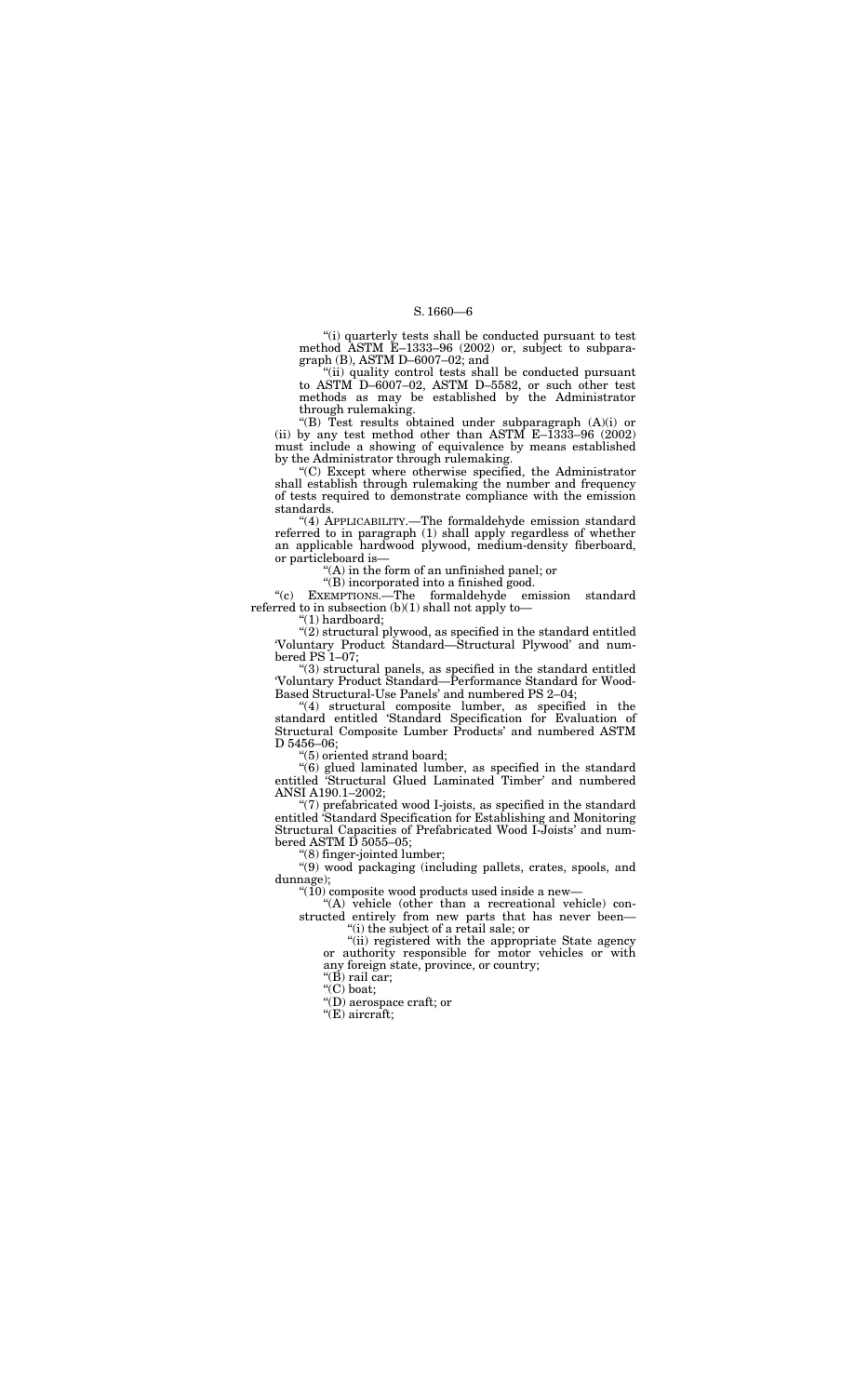"(11) windows that contain composite wood products, if the window product contains less than 5 percent by volume of hardwood plywood, particleboard, or medium-density fiberboard, combined, in relation to the total volume of the finished window product; or

" $(12)$  exterior doors and garage doors that contain composite wood products, if—

"(A) the doors are made from composite wood products manufactured with no-added formaldehyde-based resins or ultra low-emitting formaldehyde resins; or

"(2) INCLUSIONS.—The regulations promulgated pursuant to paragraph (1) shall include provisions relating to—

''(B) the doors contain less than 3 percent by volume of hardwood plywood, particleboard, or medium-density fiberboard, combined, in relation to the total volume of the finished exterior door or garage door.

''(I) recordkeeping;  $\widetilde{f(J)}$  enforcement;

''(d) REGULATIONS.—

''(1) IN GENERAL.—Not later than January 1, 2013, the Administrator shall promulgate regulations to implement the standards required under subsection (b) in a manner that ensures compliance with the emission standards described in subsection (b)(2).

''(A) labeling;

"(B) chain of custody requirements;

''(C) sell-through provisions;

''(D) ultra low-emitting formaldehyde resins;

''(E) no-added formaldehyde-based resins;

"(F) finished goods;

''(G) third-party testing and certification;

"(H) auditing and reporting of third-party certifiers;

''(K) laminated products; and

''(L) exceptions from the requirements of regulations

promulgated pursuant to this subsection for products and components containing de minimis amounts of composite wood products.

The Administrator shall not provide under subparagraph (L) exceptions to the formaldehyde emission standard requirements in subsection (b).

''(3) SELL-THROUGH PROVISIONS.—

''(A) IN GENERAL.—Sell-through provisions established by the Administrator under this subsection, with respect to composite wood products and finished goods containing regulated composite wood products (including recreational vehicles, manufactured homes, and modular homes), shall—

''(i) be based on a designated date of manufacture (which shall be no earlier than the date 180 days following the promulgation of the regulations pursuant to this subsection) of the composite wood product or finished good, rather than date of sale of the composite wood product or finished good; and

''(ii) provide that any inventory of composite wood products or finished goods containing regulated composite wood products, manufactured before the designated date of manufacture of the composite wood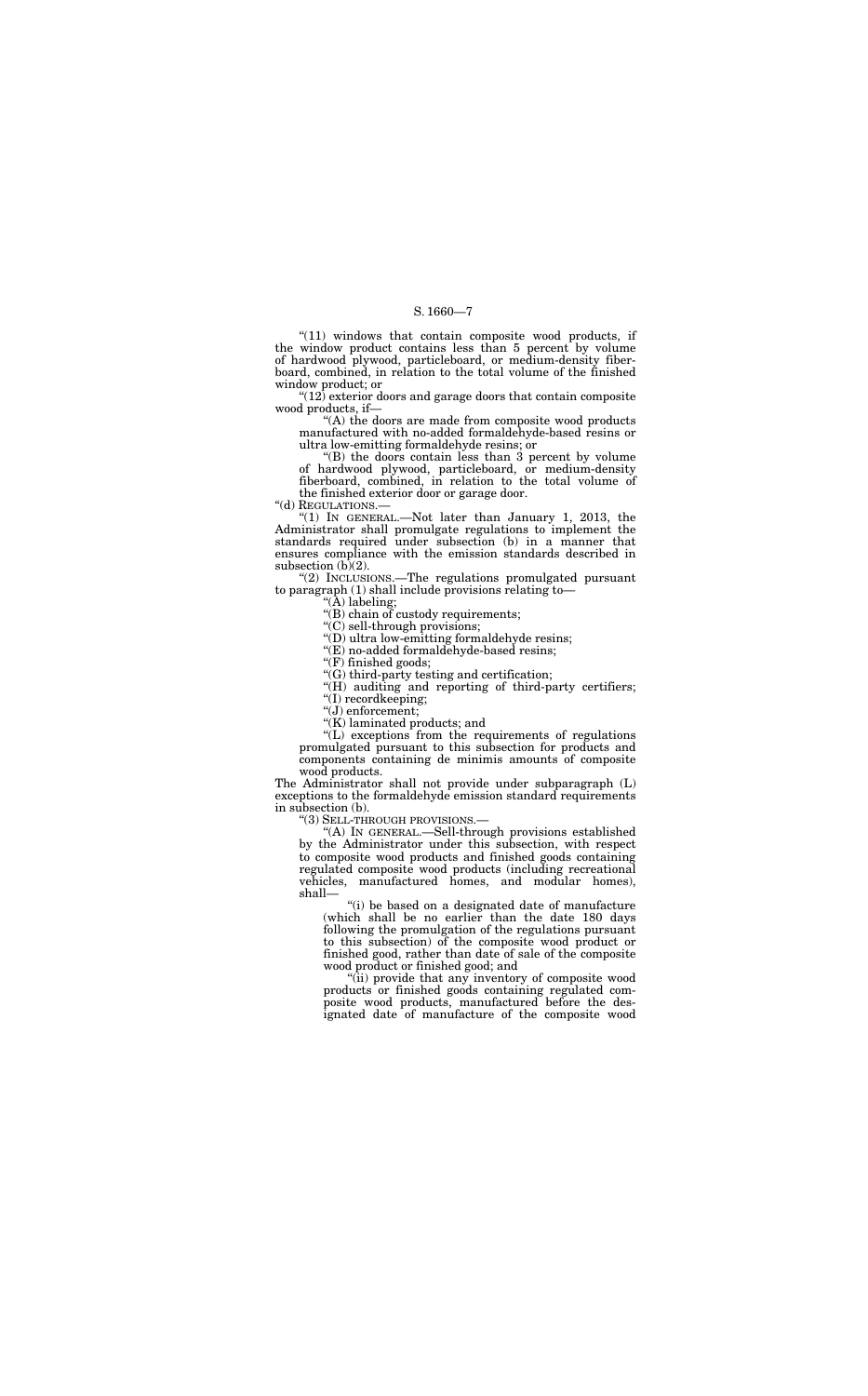products or finished goods, shall not be subject to the formaldehyde emission standard requirements under subsection (b)(1).

''(B) IMPLEMENTING REGULATIONS.—The regulations promulgated under this subsection shall—

''(i) prohibit the stockpiling of inventory to be sold after the designated date of manufacture; and

''(ii) not require any labeling or testing of composite wood products or finished goods containing regulated composite wood products manufactured before the designated date of manufacture.

 $(4)$  IMPORT REGULATIONS.—Not later than July 1, 2013, the Administrator, in coordination with the Commissioner of Customs and Border Protection and other appropriate Federal departments and agencies, shall revise regulations promulgated pursuant to section 13 as the Administrator determines to be necessary to ensure compliance with this section.

''(C) DEFINITION.—For purposes of this paragraph, the term 'stockpiling' means manufacturing or purchasing a composite wood product or finished good containing a regulated composite wood product between the date of enactment of the Formaldehyde Standards for Composite Wood Products Act and the date 180 days following the promulgation of the regulations pursuant to this subsection at a rate which is significantly greater (as determined by the Administrator) than the rate at which such product or good was manufactured or purchased during a base period (as determined by the Administrator) ending before the date of enactment of the Formaldehyde Standards for Composite Wood Products Act.

''(5) SUCCESSOR STANDARDS AND TEST METHODS.—The Administrator may, after public notice and opportunity for comment, substitute an industry standard or test method referenced in this section with its successor version.

''(e) PROHIBITED ACTS.—An individual or entity that violates any requirement under this section (including any regulation promulgated pursuant to subsection (d)) shall be considered to have committed a prohibited act under section 15.''.

(b) CONFORMING AMENDMENT.—The table of contents of the Toxic Substances Control Act (15 U.S.C. prec. 2601) is amended by adding at the end the following:

#### ''TITLE VI—FORMALDEHYDE STANDARDS FOR COMPOSITE WOOD PRODUCTS

''Sec. 601. Formaldehyde standards.''.

#### **SEC. 3. REPORTS TO CONGRESS.**

Not later than one year after the date of enactment of this Act, and annually thereafter through December 31, 2014, the Administrator of the Environmental Protection Agency shall submit to the Committee on Environment and Public Works of the Senate and the Committee on Energy and Commerce of the House of Representatives a report describing, with respect to the preceding year—

(1) the status of the measures carried out or planned to be carried out pursuant to title VI of the Toxic Substances Control Act; and